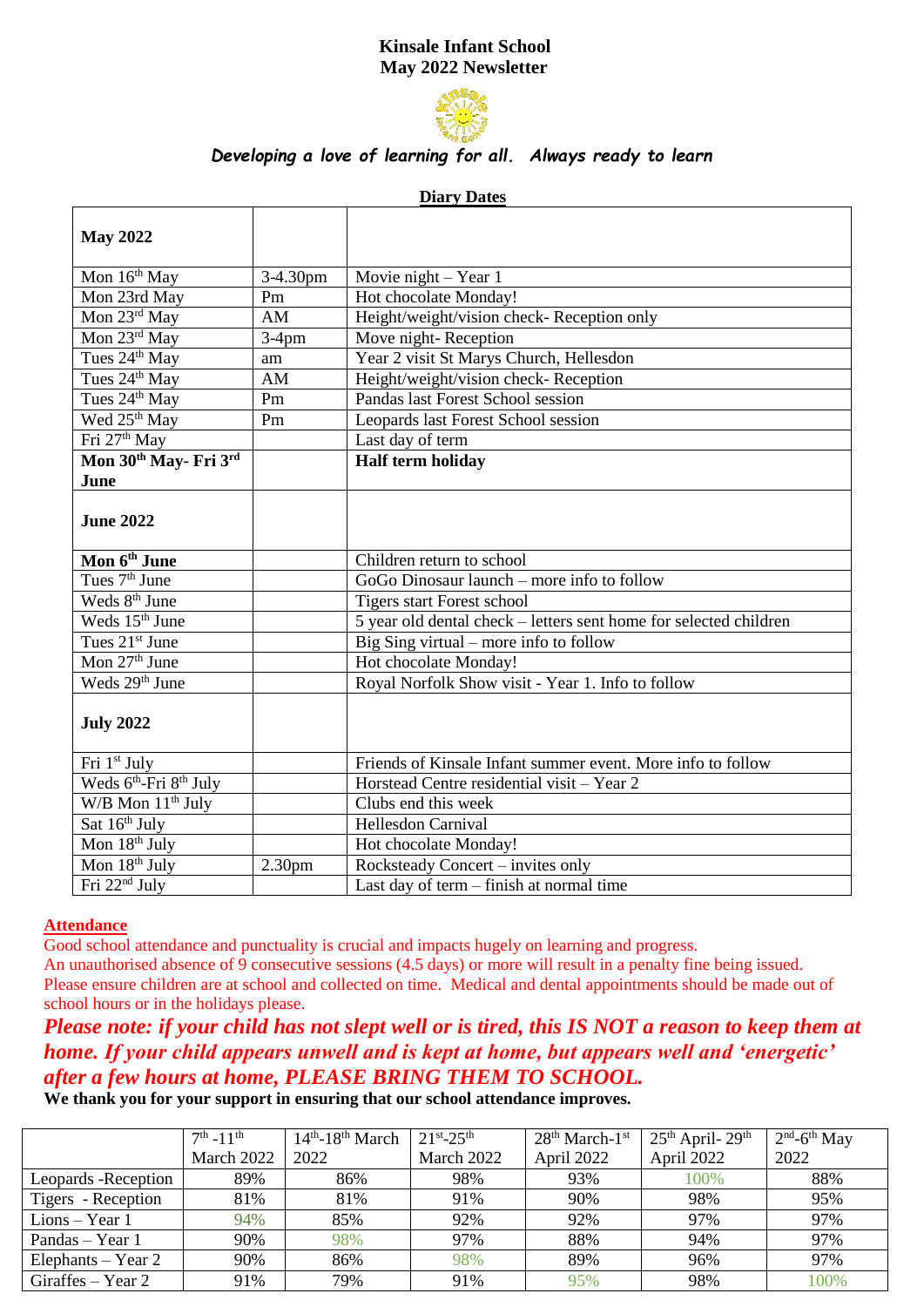## **Red Nose Day**

On Friday 18<sup>th</sup> March children and staff had a Pyjama day in school for Comic relief! Everyone looked very cosy in their dressing gowns and onesies! We are pleased to say we raised an amazing £140! Thank you for all your support!

#### *Mrs Cletheroe and the School Council*

#### **Relationship workshops**

Our children recently welcomed a visitor into school to work with each class. The sessions were part of our school curriculum, and involved the children talking about what a healthy relationship looks like. We were delighted with the children's responses and fabulous ideas. They engaged in the sessions so well, and the visitor was very impressed.

#### **Music and Mess!**

Just a reminder that we have just started a stay and play group for children aged 2 to school age….



#### **Hi viz jackets**

Many thanks if you have returned your child's jacket to us. Please ensure you return it if you haven't, and they will be distributed again just prior to the October half term break when the darker evenings begin again.

## **Friends of Kinsale Infant School**

We would like to take this opportunity to thank you all for your support this term. We've been busy and launched our fundraising activity 'The Copper Coin Challenge' with over £200 already raised and we are only half way!

Our first ice lolly sale was a huge success with £40 raised and lots of smiling faces (for those that missed out we hope to hold another one soon!)

And, last night was our first movie night for the year 2 classes and they were a delight to host! Year 1 will have theirs this Monday (16th) and reception the following week (23rd).

We hope you are happy with all the activities and welcome any feedback, and as always new ideas and volunteers. Please get in touch by email [Friendsofkis22@gmail.com](mailto:Friendsofkis22@gmail.com)

## **Alone we can do so little, together we can do so much!**